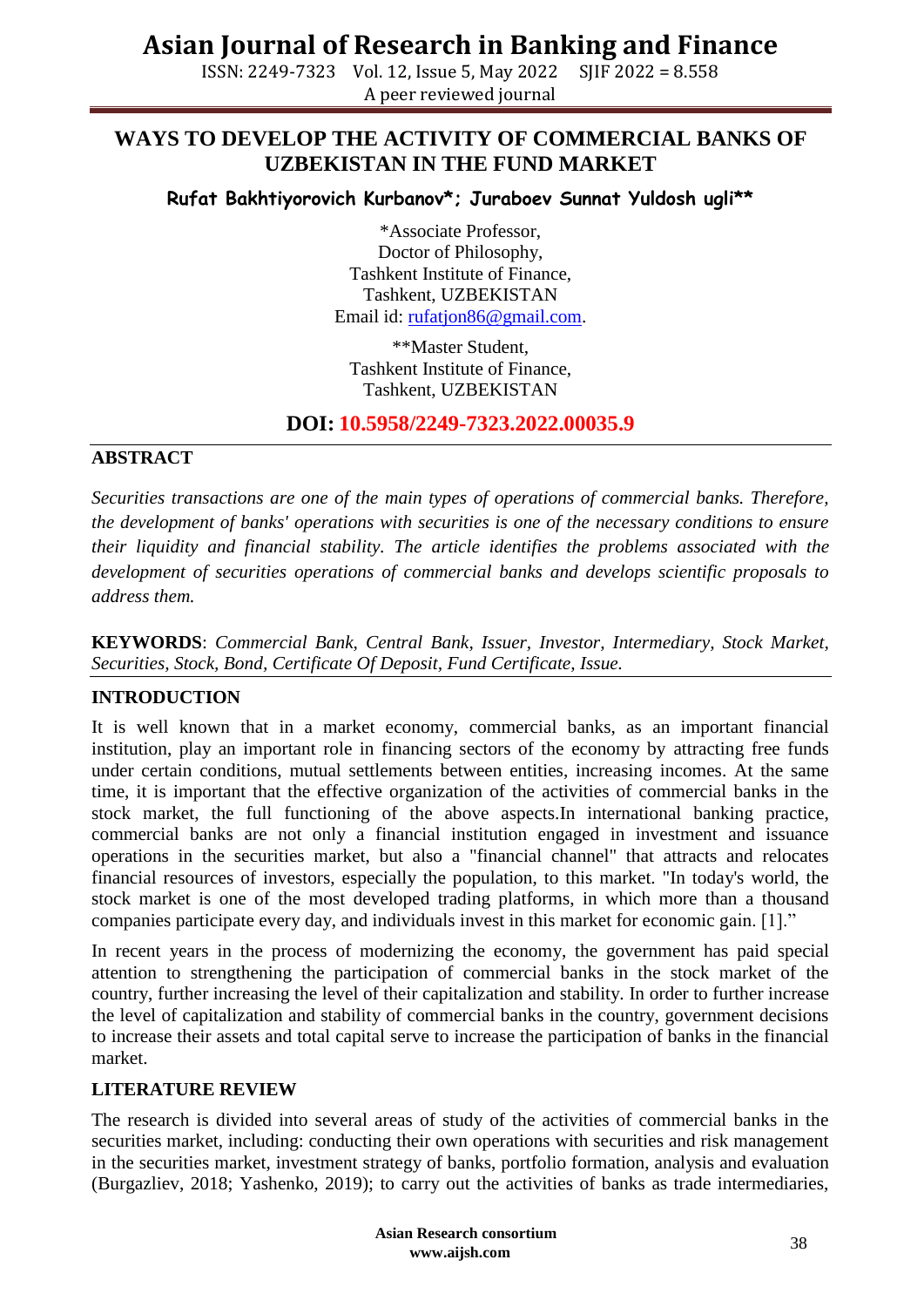ISSN: 2249-7323 Vol. 12, Issue 5, May 2022 SJIF 2022 = 8.558 A peer reviewed journal

brokers and dealers (Gorlovskaya, 2008; Zayseva, 2014); certain activities of commercial banks in the stock market, such as underwriting of banks' own securities on the organized market, depository operations, operations with futures and derivative financial instruments, issuance of their own securities by commercial banks (Yakovlev, 2009; Yakunin,2010; Dubrovik, 2013; Fedorenko, 2014; Lanseva, 2015; Mikhaylova, 2017; Zavgordnyaya, 2018); Comprehensive analysis of the activities of commercial banks as issuers, investors and professional entities of the securities market (Jidkova, 2016). Zavgorodyaya and Adjieva (2018) note that bank securities are second only to government securities, and the capital of commercial banks should provide a high rating of bank securities. Modern investors buy securities to earn extra income or to participate in the management of banks [2-18].

N.M.Giblova studied the interaction between the stock market, commercial banks, and the real sector of the economy. It shows that the real sector of the research economy - the issuer of securities as a consumer of investment resources, the primary stock market - a channel that provides cash inflows to finance investments, and banks as investors who buy securities. As we can see, the researcher mainly focused on the role of commercial banks as investors. [19].

A group of scientists led by O.I.Lavrushin suggest the types of banking activities in the securities market in the framework of operations of commercial banks with securities, issuance and placement of own securities by banks, investments of commercial banks in securities, banking operations in the service of government securities and REPO agreements, and the activities of banks as professional participants in the securities market. At the same time, the intermediation activity of commercial banks in the stock market was neglected [20].

However, I.R.BAybekov conducted research on the formation of the bond portfolio through the activities of commercial banks in the stock market. At the same time, the focus will be on the methodology of qualitative assessment of bond issuers in the diversification of the bond portfolio in terms of diversification of the bank's income. [21].

U.S. commercial banks can raise capital by placing their shares, bonds, and certificates of deposit on the stock market, "investing primarily in federal, state, or local bonds in terms of investing in the stock market." [22]. This can be explained by the fact that due to the Great Depression of 1929-1933, commercial banks were banned from investing in high-risk securities. "Banks are prohibited from owning high-risk securities such as stocks or corporate bonds. There are no restrictions on the purchase of treasury securities due to their low risk and high liquidity. [23]. The U.S. also does not allow commercial banks to conduct financial intermediation activities related to securities. From the above, it can be seen that certain limits can also be set on the stock market of banks.

N.N.Martinenko, О.М.Markova, О.S.Rudakova, N.В.Sergeeva focused on this issue, the activities of banks in the securities market, their role and types, the issuance and placement of securities by banks, investment activities of banks in the securities market, the activities of banks as professional participants in the securities market, in particular dealership, brokerage, trust management and studied depository activities [24]. The same aspect is noted in the textbook headed by V.A.Borovkovoy [25]. We can explain this by the fact that both economic literature is based on Russian experience and practice.

### **3. RESEARCH METHODOLOGY**

Traditional research methods, such as observation and comparative analysis, were used in the research. In addition, analytical work was carried out with the help of graphic statistics, on the basis of monographic analysis, the relevant conclusions were made, summarizing the views on the important aspects of the activities of commercial banks in the development of the securities market and expressing the author's attitude..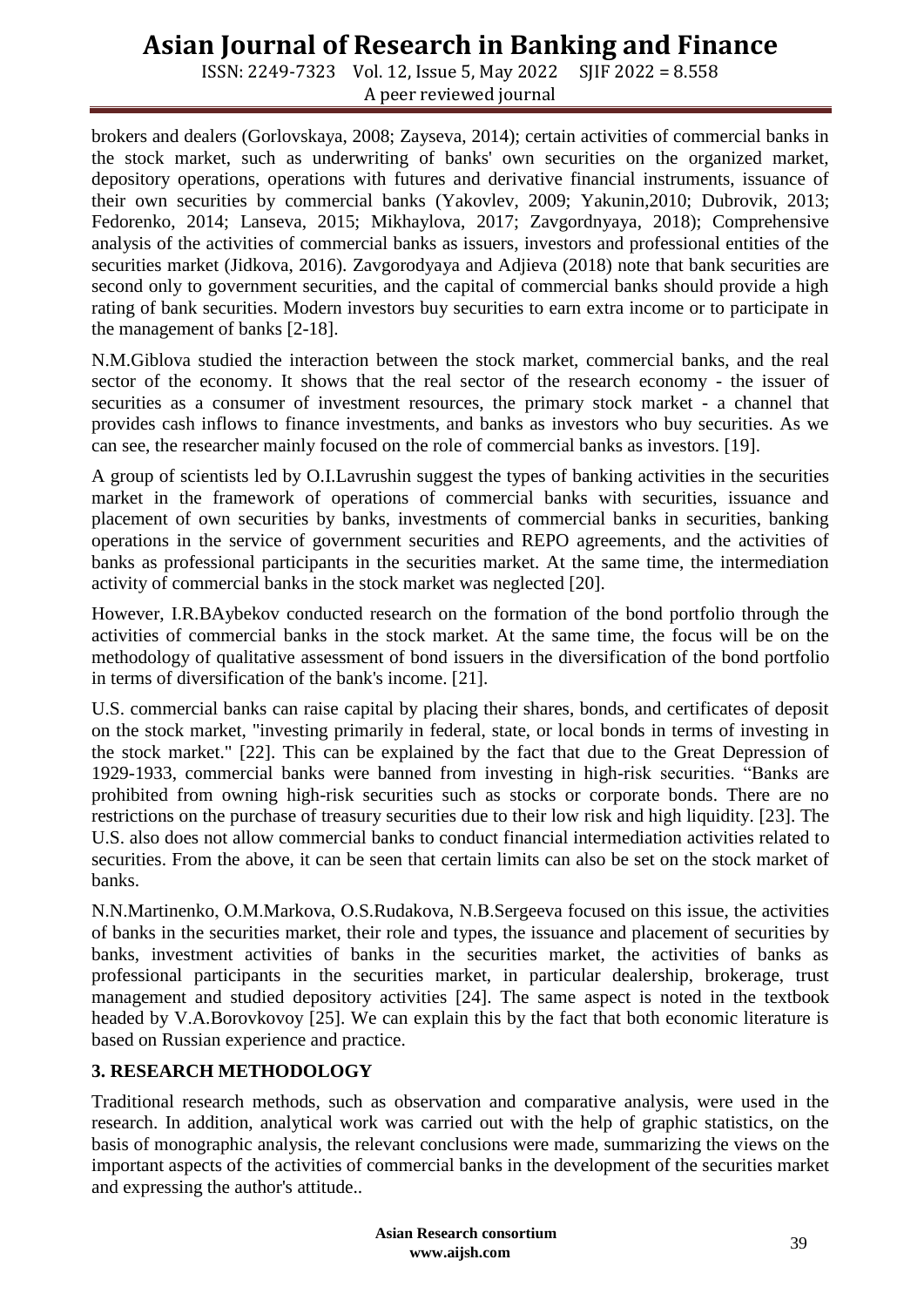ISSN: 2249-7323 Vol. 12, Issue 5, May 2022 SJIF 2022 = 8.558 A peer reviewed journal

#### **4. Analysis And Discussion Of Results**

Commercial banks act as issuers with their shares, bonds, promissory notes, certificates of deposit and other securities, as well as as investors who buy securities at their own expense. In addition, the commission has the right to conduct brokerage transactions with securities in exchange for incentives. We can see this in the picture below.



**1-figure. Areas of activity of commercial banks in the securities market.**

The participation of Uzbek banks in the securities market is very weak, as evidenced by the fact that the share of investments in the assets of banks is 4.4%. [24]. The income of commercial banks from investments in securities is in the form of dividends and interest, which play an important role in ensuring the financial stability of banks. We assess the level of investment operations of commercial banks of the republic with securities through the following image data.



**2-figure. The share of investments in securities in the total assets of commercial banks of the Republic of Uzbekistan, in percentage[26]**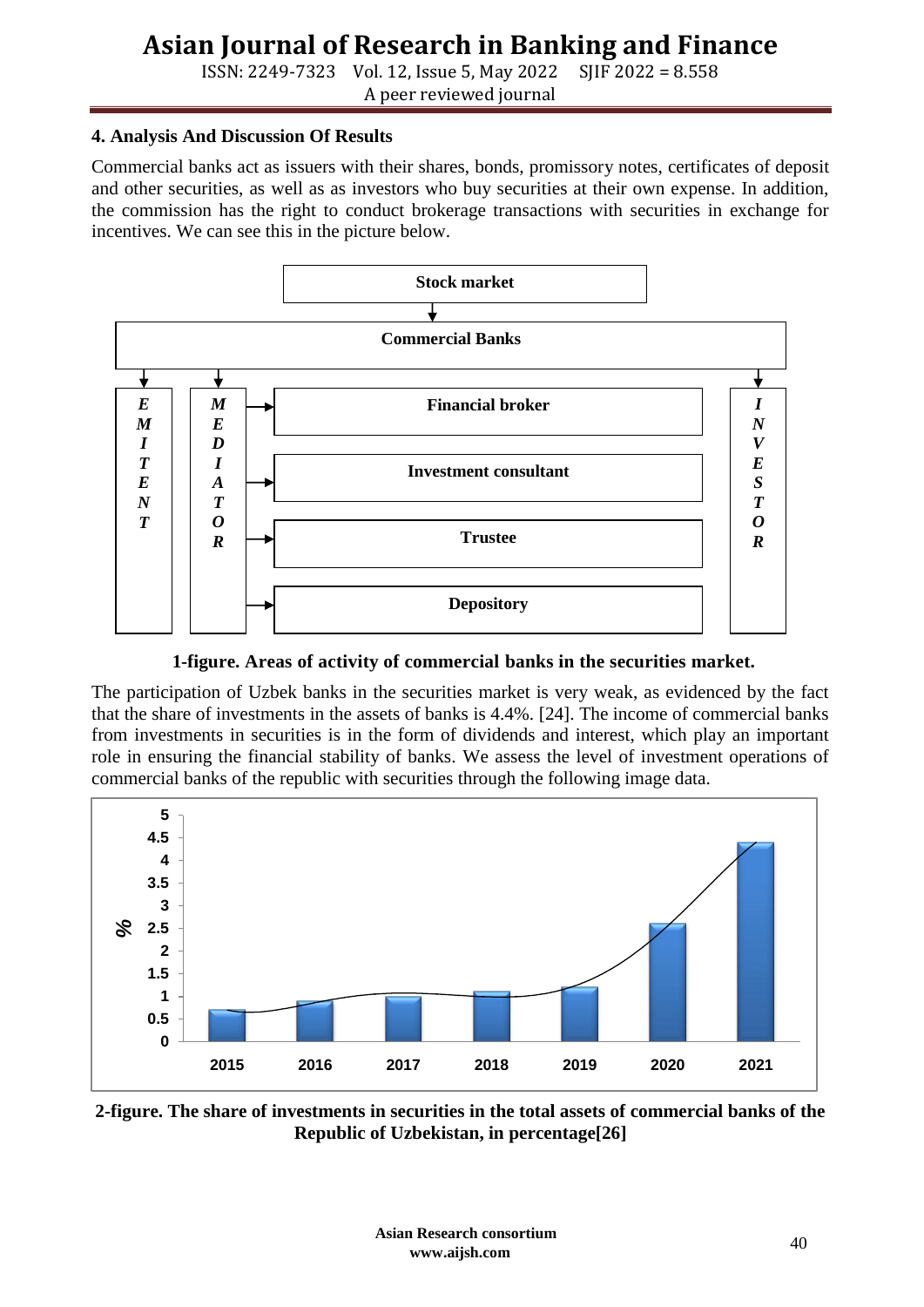ISSN: 2249-7323 Vol. 12, Issue 5, May 2022 SJIF 2022 = 8.558 A peer reviewed journal

As shown in Figure 2, investments in securities account for a very small share in the total assets of commercial banks of the country. This indicates the underdevelopment of investment operations of commercial banks with securities.

However, commercial banks are one of the most active participants in the securities market of our country, as can be seen from the table below.

| <b>1-TABLE THE ROLE OF COMMERCIAL BANKS IN THE SECURITIES MARKET OF</b> |
|-------------------------------------------------------------------------|
| <b>UZBEKISTAN</b> [26]                                                  |

| <b>Indicator</b>                  | 01.01.2018       |               | 01.01.2019               |               | 01.01.2020               |               | 01.01.2021                     |               | 01.01.2022             |       |
|-----------------------------------|------------------|---------------|--------------------------|---------------|--------------------------|---------------|--------------------------------|---------------|------------------------|-------|
|                                   | billion<br>soums | $\frac{6}{6}$ | billio<br>n<br>soum<br>S | $\frac{6}{6}$ | billio<br>n<br>soum<br>S | $\frac{6}{6}$ | billio<br>in<br>n<br>soum<br>S | $\frac{6}{6}$ | billion<br>in<br>soums | $I\%$ |
| Total exchange<br>trading volume  | 298              | 100           | 687,3                    | 100           | 438,8                    | 100           | 578,1                          | 100           | 1260,51                | 100   |
| <b>Commercial</b><br><b>banks</b> | 257,6            | 86,4          | 591                      | 86,0          | 319,5                    | 72,8          | 326,7                          | 56,5          | 312,6                  | 24,8  |

According to the table, the share of commercial banks in the turnover of securities on the stock exchanges of the country fell to the share of commercial banks. But in recent years, the share of other sectors in the stock market has also increased. In return, the share of commercial banks in total trade is declining from year to year.

### **CONCLUSIONS AND SUGGESTIONS**

Despite the creation of the necessary economic conditions and a favorable legal framework for the activities of commercial banks in the securities market of the country, under the influence of various factors, their activity in the stock market is not active. The factors that negatively affect the growth of the role of commercial banks in the securities market are:

- The general situation in the national securities market, ie the underdevelopment of the secondary securities market, the existence of information gaps on securities and the poor financial condition of securities issuers;
- The policy of commercial banks related to the issuance, dividends, investment and professional activities in the securities market is not carried out in an integral manner;
- The lack of highly liquid securities in the secondary securities market of the country is evidenced by the lack of long-term government securities, corporate bonds guaranteed by the government and recalculated drafts in the Central Bank.

The very small share of investments in securities in the total assets of commercial banks of the Republic of Uzbekistan (4.4%) indicates the underdevelopment of investment operations of commercial banks with securities.

In our opinion, in order to develop the operations of commercial banks with securities, it is necessary to take the following measures:

1. In order to increase the volume of investments of commercial banks in corporate securities, first of all, it is necessary to improve the fundamental and technical analysis of corporate securities;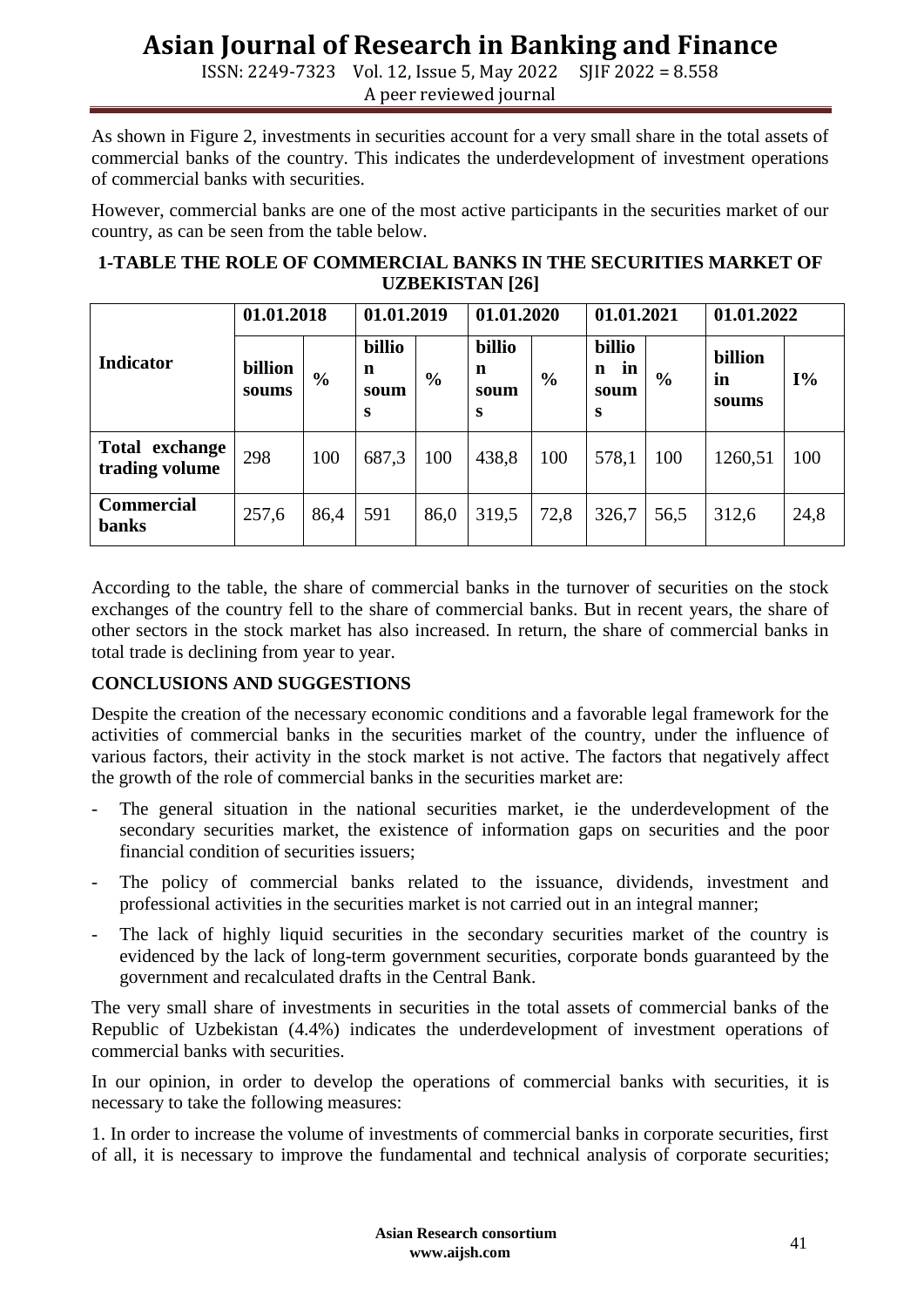ISSN: 2249-7323 Vol. 12, Issue 5, May 2022 SJIF 2022 = 8.558 A peer reviewed journal

second, the stable balance of transaction deposits should be directed to corporate securities; third, banks 'income from corporate securities should be exempt from income tax.

2. In order to ensure the quality of the securities portfolio of commercial banks, first, it is necessary to prevent violations of the principle of diversification of the securities portfolio; second, it is necessary to ensure that the growth rate of return on investment in securities does not lag behind the growth rate of investment in securities.

3. In order to diversify the asset portfolio for all commercial banks, it is necessary to form an interest in the formation of a portfolio of strictly diversified securities in the range of up to 10%. But for this, first of all, the stock market must be developed, liquidity and profitability must be ensured.

In conclusion, it is directly related to the creation of opportunities for further development of the securities market in the country, increasing its liquidity and expanding secondary market processes, changing the composition and increasing the number of investors by diversifying issuers by industry. This will allow commercial banks to take a stronger position in the stock market of the country.

#### **LIST OF REFERENCES**

- **1.** Lawrence J. and et (2018) Introduction to Business. Textbook content produced by OpenStax is licensed under a Creative Commons Attribution 4.0 International License (CC BY 4.0[\)https://opentextbc.ca/businessopenstax/chapter/securities-markets/](https://opentextbc.ca/businessopenstax/chapter/securities-markets/)
- **2.** Burgazliev A.A. (2018) Analysis of investments of commercial banks in the Russian Federation on the securities market / A.A. Burgazliev / A new word inscience: the strategy of science: collection of materials of the V International Scientific and Practical Conference (Cheboksary, June  $18$ ) – p. 201–204.)
- **3.** Giblova N.M. (2013) The trends and development prospects of investment operations of commercial banks in the Russian stock market. 08.00.10 - Finance, money circulation and credit. Abstract. Moscow. p.23.)
- **4.** Gorlovskaya I.G. (2008) Commercial banks as financial and trading intermediaries in the securities market / I.G. Gorlovskaya, Y.V. Marchenko // Fundamental Research. № 12. – C. 29–32.)
- **5.** Dubrovik I.V. (2013) Term transactions of commercial banks in the securities market / I.V. Dubrovik // Current status and development prospects of accounting, economic analysis and audit (Irkutsk, April 18) ‒p. 315–323.
- **6.** Jidkova I.S. (2016) Operations of commercial banks in the securities market and their target orientation / I.S. Jidkova, L.N. Milova // Problems of improving the organization of production and management of industrial enterprises: Interuniversity collection of scientific papers (Samara). - 2016. - No. 1. - p. 520–529.
- **7.** Zavgorodnaya, A.S. (2018) Activities of commercial banks in the securities market / A.S. Zavgorodnaya, A.Yu. Adjieva // Questions of science and education.  $\mathcal{N}_2$  4 (16). – p. 20–22.
- **8.** Zaitseva L.G. (2016) Intermediary activities of commercial banks in the securities market / L.G. Zaitseva // Economics of Sustainable Development.  $\mathbb{N}$  4 (28). – p. 32–36.
- **9.** Lantseva N.A. (2015) Activities of commercial banks in the securities market: issue operations and own transactions with securities / N.A. Lantseva // Scientific notes of the Tambov branch of ROSMU.  $\mathcal{N}_2$  4. – p. 170–176.)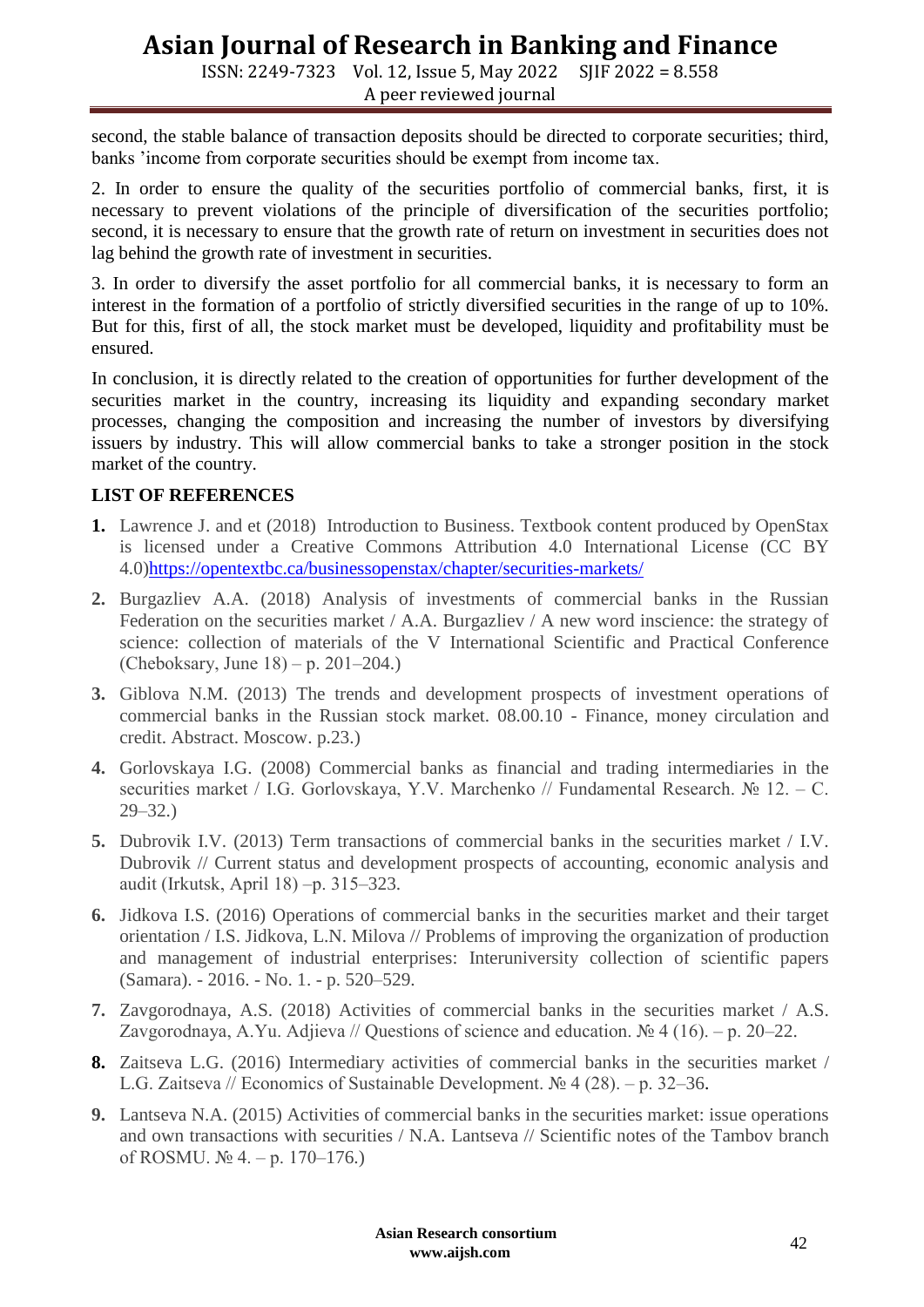ISSN: 2249-7323 Vol. 12, Issue 5, May 2022 SJIF 2022 = 8.558 A peer reviewed journal

- **10.** Lyuts E.V. (2019) Trends and prospects of domestic commercial banks in the securities market. Scientific Bulletin: Finance, Banking, Investment № 3. p.57-69.
- **11.** Mikhailova N.Yu. (2017) The activities of commercial banks in the securities market: current problems and prospects / N.Yu. Mikhailova, E.E. Bicheva // Scientific almanac.  $\mathbb{N}^{\circ}$  5-1 (31). – p. 155–157.
- **12.** Reisberg B.A. (2013) Modern economic dictionary / B.A. Reisberg, L.Sh. Lozovsky, E.B. Starodubtseva; 6th ed., Revised. and add. - M.: Infra -М. – 512 p.
- **13.** Fedorenko I.N. (2014) The level of capitalization of the Russian banking sector and the entry of banks into the securities market / I.N. Fedorenko // Financial analytics: problems and solutions. № 18 (204). – p. 43–49.
- **14.** Yakovlev D.S. (2009) Commercial banks as underwriters in the securities market / D.S. Yakovlev // Actual problems of economic sciences. № 7. – p. 198–203.
- **15.** Yakunin S.V. (2010) The mechanism of the bank in the securities market / S.V. Yakunin // Vector of Science, Togliatti State University. № 3 (13). ‒ p. 177–179.
- **16.** Yashchenko E.A. (2019) Strategy of Russian banks in the securities market. Business strategies.Electronic scientific and economic journal. № 01 (57) p. 6-9.
- **17.** Qurbonov, R. (2019) "Theoretical And Practical Aspects Of The Formation Of Private Banks' Resource Base," International Finance And Accounting: Vol. 2019 : Iss. 5 , Article 7. Available At: [Https://Uzjournals.Edu.Uz/Interfinance/Vol2019/Iss5/7](https://uzjournals.edu.uz/interfinance/vol2019/iss5/7)
- **18.** Kurbonov, R. PhD (2021) "ANALYSIS OF EFFICIENCY INDICATORS OF PRIVATE BANKS ACTIVITY, "International Finance and Accounting: Vol. 2021: Iss. 1, Article11.
- **19.** Available at:<https://uzjournals.edu.uz/interfinance/vol2021/iss1/11>
- **20.** Гиблова Н.М. Тенденции и перспективы развития инвестиционных операций коммерческих банков на фондовом рынке России. Автореферат диссертации на соискание ученой степени кандидата экономических наук. – Москва, 2013. – 26 с.
- **21.** Банковское дело. Учебник / Под ред. О.И. Лаврушина. 13-е изд. М.: КНОРУС, 2020. С. 477-498; 514-522. (632 с.)
- **22.** Байбеков И.Р. Формирование облигационных портфелей коммерческими банками на российском биржевом рынке. Автореферат диссертации на соискание ученой степени кандидата экономических наук. – Саратов, 2015. – 29 с.
- **23.** Frederic S. Mishkin. The Economics of Money, Banking, and Financial Markets, 11th Edition. Pearson, 2016. – P. 235. (745 p).
- **24.** Frederic S. Mishkin and Stanley G. Eakins. Financial markets and institutions. Global edition. Pearson, 2018. – P. 290. (706 p).
- **25.** Мартыненко Н.Н., Маркова О.М., Рудакова О.С., Сергеева Н.В. Банковское дело в 2 ч. часть 2. – М. "Юрайт", 2020. – С. 11-48. (368 с.)
- **26.** Банки и банковское дело. В 2 Ч. ЧАСТЬ. Учебник и практикум для вузов. / Под ред. В.А.Боровковой. – М. "Юрайт", 2020. – С. 350-415. (422 с.
- **27.** [www.cbu.uz](http://www.cbu.uz/) Prepared by the author on the basis of the Central Bank of the Republic of Uzbekistan.